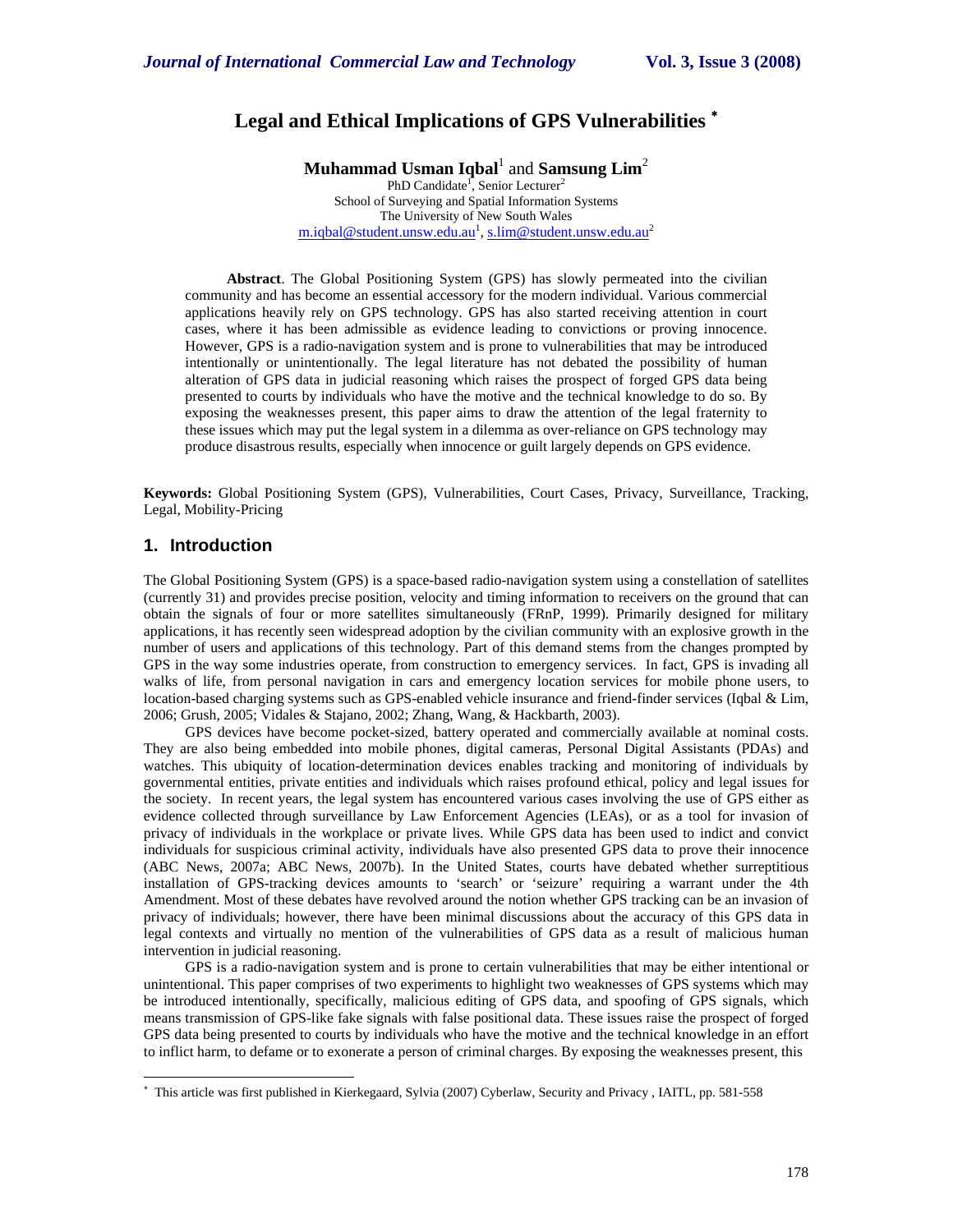paper aims to draw the attention of the legal fraternity to these issues which may put the legal system in a dilemma where over-reliance on GPS technology in judicial settings may produce disastrous results, especially when innocence or guilt largely depends on GPS evidence. Therefore, it is imperative for legislators to acknowledge and address this problem.

Before delving into the experiments that expose weaknesses of GPS receivers, it would be worthwhile to review some legal and commercial scenarios where GPS is actively being used.

## **2. Background**

#### **2.1 Legal Scenarios**

The United States constitution's fourth amendment protects the right of people to be secure in their persons, houses, papers, and effects against unreasonable searches and seizures (Kilman & George, 2000). The fourth amendment test has been applied in various cases to decide whether privacy rights of individuals were violated. The Supreme Court case that comes closest to the use of GPS tracking is *United States vs. Knotts* (1983), involving a 'beeper'- a battery operated Radio Frequency (RF) transmitter, which was attached to a chloroform container that the defendant had purchased and loaded in his car. The police followed the defendant by a combination of visual surveillance and the use of the beeper to locate the defendant's rural cabin which turned out to be a drugs laboratory. Although a search warrant was obtained to enter the premises, the court held that monitoring the vehicle while it was on public roads without a warrant was permissible because the defendant had no reasonable expectation of privacy when in public. According to the court, the beeper was merely an augmentation to the sensory faculties bestowed upon the police officials at birth and was analogous to using a pair of binoculars while conducting visual surveillance.

The *United States vs. Garcia* (2007) case is a more recent one and directly involves the use of GPS data for surveillance of suspected criminal activity and largely draws from the *Knotts* case. The police were tipped off by an informant that the defendant, who was recently released from prison for methamphetamine offences, had mentioned to him that he intended to produce meth again. The police located the defendant's vehicle on a public street where it was parked and installed a GPS memory tracking unit under the rear bumper. After a few days, when the device was removed, the police were able to learn the car's travel history since installation which led them to a tract of land that the defendant frequented and contained equipment and ingredients to produce meth. The defendant was arrested and charged with drug offences. The defendant contested to suppress this evidence as a fruit of an unconstitutional search because a warrant was not obtained before installing this tracking device. The 7th Circuit Court of Appeals concluded that installation of the GPS tracking device neither constituted seizure nor search because the device did not interfere with the driving qualities of the vehicle and was analogous to a police officer following the vehicle. However, the court did acknowledge that there was a practical difference between following a vehicle and using GPS devices.

The cases discussed above involved surreptitious installation of tracking devices by law enforcement officials. Another extraordinary case that has recently come to light involved the use of a GPS tracking device by a suspicious wife in her husband's vehicle (Finz & Taylor, 2004). The data obtained from the tracking device led to filing of murder charges by the police in the death of the couple's twelve year old baby-sitter. The device was placed by the wife in her husband's truck a few days earlier because she suspected him of having an affair. The husband told the police that he went to drop the baby-sitter to her home when they took a detour to show her some horses, then accidentally ran her over as he turned his truck around on a rural road in central New York. He was initially charged with a felony count of reckless endangerment, but based on data obtained from the GPS unit the charges were raised to second degree murder as data revealed that the defendant did not take the girl to see horses at all. Instead, he drove around other roads and spent more than three hours with her behind an abandoned home. Police believed that the girl had gotten away from him when he drove over her. At the time of writing this paper, this case awaits a decision, but proves that GPS data was the major evidence for indictment.

There has also been a trend to track and locate parolees, and sex-offenders using electronic means. GPS has become the technology of choice for implementing this. At least twenty-three states in the United States use GPS tracking of convicted sex-offenders and some states are even using GPS tracking as an inexpensive transition program for low-risk offenders in order to make more room in the crowded prisons (Mohan, 2006). Usually worn as an anklet or bracelet by the parolee, GPS tracking has proven to be a powerful tool in strengthening the monitoring of high-risk offenders (Newschanel.com, 2007). From real-time and retrospective monitoring of the subject's locations, movement patterns can be developed, and unusual activity may be predicted (Iqbal & Lim, 2007). Additionally, by augmenting the tracking device with additional sensors, future models of these bracelets would also be capable to sense the presence of drugs and alcohol and transmit this information to a monitoring facility in near real-time (QuestGuard, 2007). This careful effort to weave ex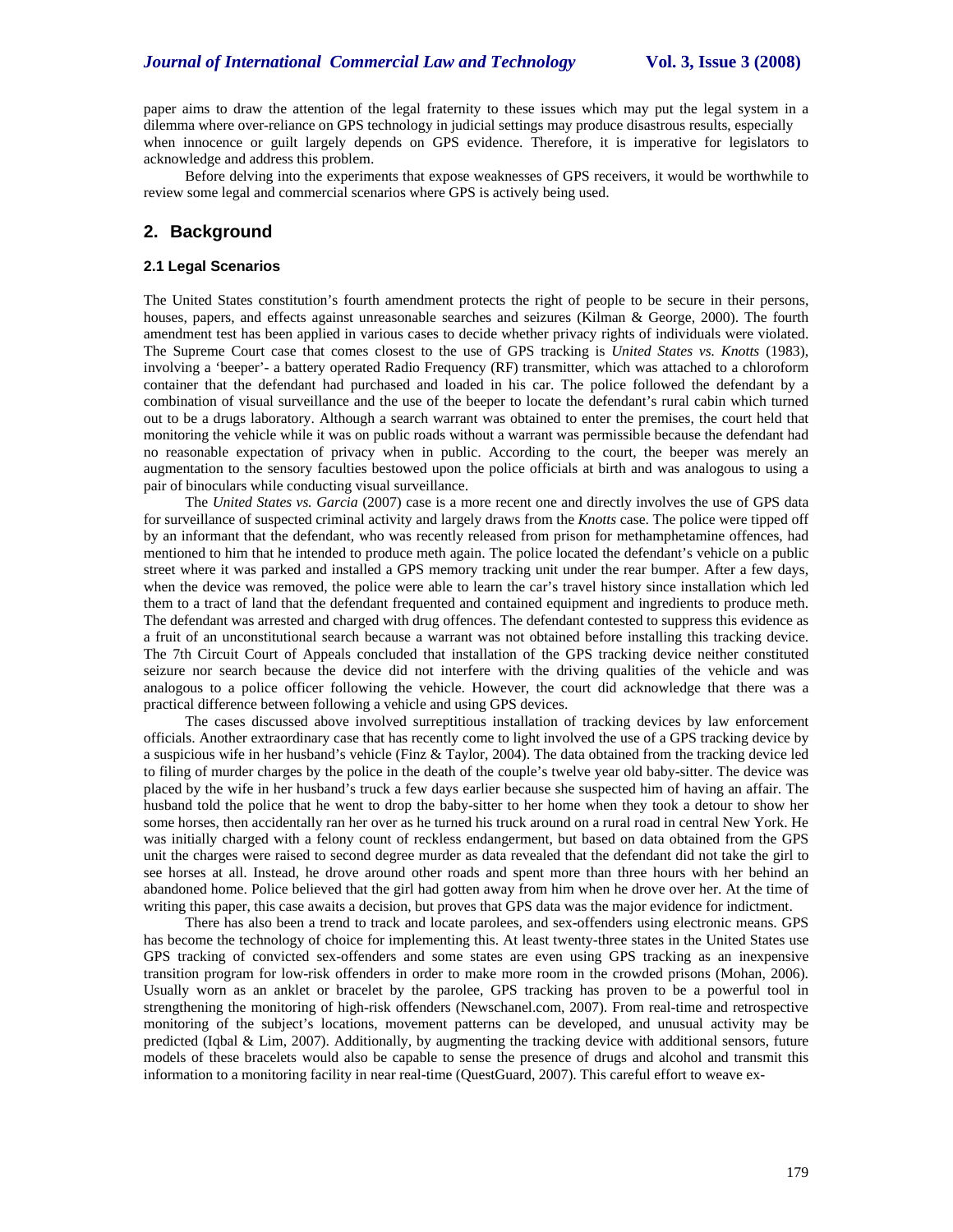offenders into the fabric of society requires monitoring, but does it violate the privacy rights and would it motivate them to tamper with these devices is open to debate.

Previous cases discussed the use of GPS tracking as evidence generating convictions, for controlled rehabilitation and ethical monitoring of high-risk offenders. In the context of liability offences, there have been instances where motorists have successfully challenged issuance of speed tickets against them by providing GPS data as evidence (Wainright 2007). Recently, a motorist in New South Wales (NSW) was fined \$203 for allegedly driving at 85 km/h in a 60 km/h zone. The motorist challenged the fine in court and presented data from his on-board GPS navigator which showed that he was mostly travelling at a speed of 57 km/h on that particular stretch of the road, which was also corroborated by a GPS expert in court. The motorist challenged the accuracy of the hand-held radar guns questioning how rigorously these guns were calibrated each year. The traffic officials conceded in court that they had not taken the readings on their radar guns for the required length of time and had simultaneously relied on their experience and visual estimates. The fines were overturned in the district court setting a precedent for the admissibility of GPS evidence in NSW.

#### **2.2 Commercial Scenarios**

The concept of differentiated-pricing or mobility-pricing is not a new one. It has been identified as a method to accurately charge road-tax or motor-insurance based on actuarial principles of costs reflecting usage (Litman, 2003). GPS technology makes it possible to replace traditional flat fee insurance with an approach where insurance premiums are charged based on mobility. There have been successful pilot studies conducted throughout the world that use GPS technology to offer actuarially accurate insurance products (Tripsense 2007; Norwich Union 2007). In the Australian context, a recent statement by an NRMA (National Roads and Motorists' Association) Insurance official lauded the benefits that GPS-based insurance would offer to motorists but also acknowledged the inherent "Big-Brother-ish" qualities that such a product would implicitly have (NRMA 2007).

Another related area of significant interest is congestion-charging of roads in central business districts which is being employed in various jurisdictions in an effort to curb congestion issues during peak hours (Litman, 2005). These systems typically utilise Automatic Number Plate Recognition (ANPR) technology installed around the charging zone. There is a possibility that these systems may be augmented or replaced by GPS-based road-charging as this approach would curtail maintaining and expanding the ANPR infrastructure, thus offering cost reductions. In the UK, where London congestion charging has been operational for a while, there are suggestions to give additional discounts to motorists who opt for GPS-based charging. There are speculations that the British government has engaged with an insurance company offering mobility-priced insurance in an effort to acquire GPS data of its clients for its own GPS-based congestion-charging research (Hytch 2007). It is unclear whether this data would be exclusively used for future GPS-based congestion charging or augmenting the already pervasive surveillance of roads.

With regards to workplace tracking of employees, both GPS-enabled mobile phones and fleet vehicles equipped with GPS are being used. In the United States, GPS-enabled mobile phones have been employed as a solution to satisfy the E-911 mandate enforced by the Federal Communications Consortium (FCC) requiring locating a caller to the emergency number '911' within 300 metres (E-911, 2004). This availability has naturally drawn the attention of employers for work-related tracking. Employees with company-owned GPS mobile phones can be located by the employer by accessing a website. Similarly, vehicles used by employees for work that have GPS-based telematics systems can be used to locate the vehicle. For instance, taxis have been equipped with GPS tracking for directing them to customers in minimum time (Karni, 2007). GPS data has also been used to maintain electronic travel logs for accounting and tax related purposes when using the vehicle for work. While there are advantages of improving productivity and reducing response times using tracking technology, there are potential privacy issues that need redress.

### **3. Research Motivation**

The previous section reviewed scenarios from the legal,as well as the commercial sector where GPS technology played a significant role. The situations discussed may motivate a person to tamper with or erroneously edit the GPS data contents in order to evade criminal charges, avoid financial liability, cheat mobility-pricing systems, provide false GPS alibis, escape speeding fines, frame another person of committing a crime, or simply misinform employers of their whereabouts. These motivations are significant enough to warrant a critical assessment of GPS vulnerabilities to intentional interference.

The Volpe report (Volpe, 2001) summarises these vulnerabilities ranging from ionospheric interference and Radio Frequency (RF) interference including television broadcasts and VHF interferences in the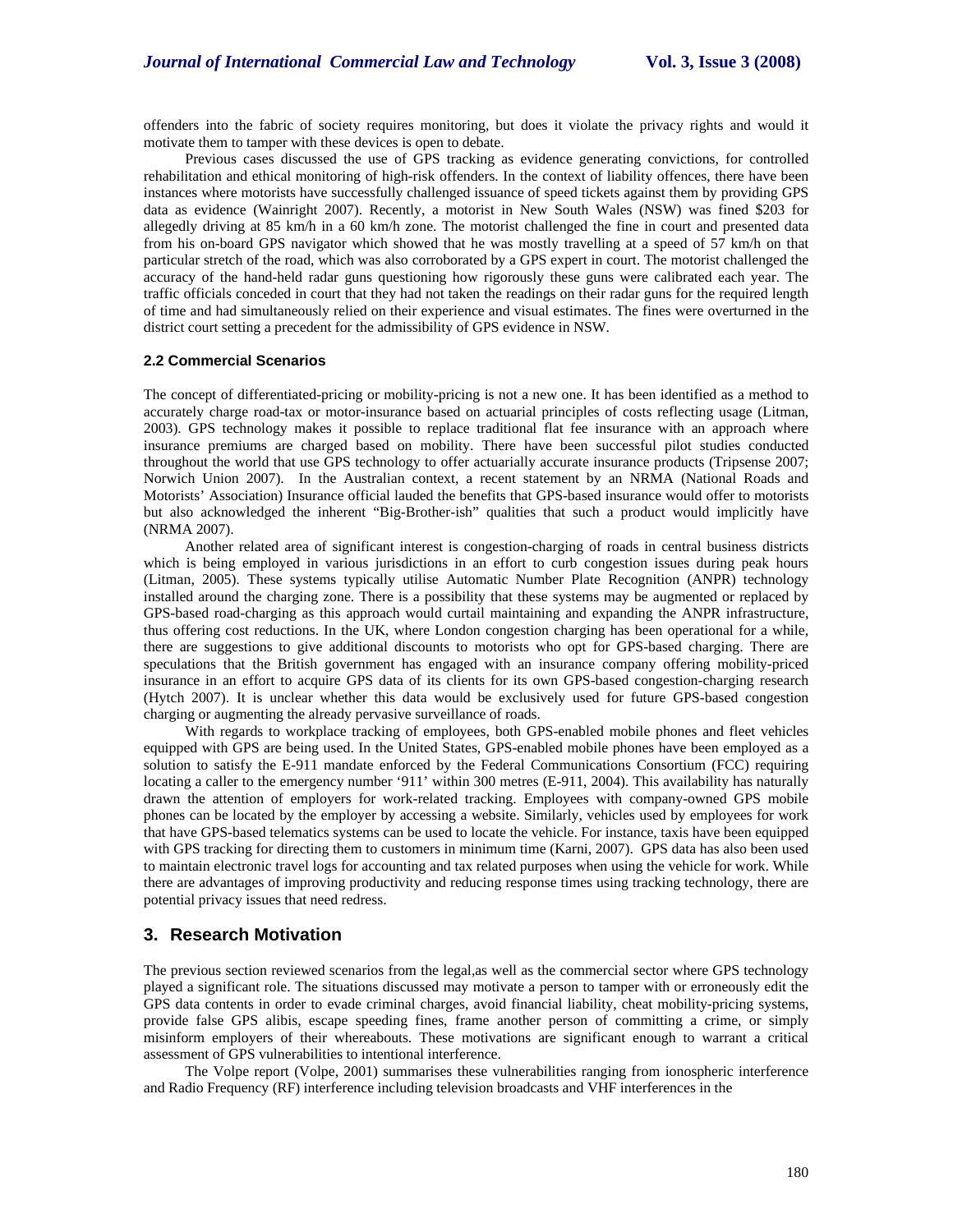### *Journal of International Commercial Law and Technology* **Vol. 3, Issue 3 (2008)**

unintentional disruptions to jamming, spoofing and meaconing of GPS data in intentional disruptions. The Ionosphere surrounding the earth at approximately 350 kms away refracts GPS signals transmitted from the satellite introducing certain errors in the position solution. Likewise, RF interference from TV and VHF transmitters may interfere with GPS receivers at ground level. Jamming, as the name suggests means emission of radio signals of sufficient power that prevents receivers in the target area from tracking GPS signals. Meaconing is the reception, delay and rebroadcast of the radio-navigation signals to deceive the GPS receiver. Spoofing is a technique to deceive the receiver to lock onto legitimate-appearing false signals and make it believe that it is somewhere else.

Another weakness in current GPS receivers open to exploitation is the design of storage memories where GPS data is saved. GPS devices lack any cryptographic protection for the tracks, routes and waypoints stored on its memory, and a compatible software tool can be easily used to edit the positional data. There is no method to validate, for the purpose of non-repudiation, that the claimed GPS positions on the storage memory were indeed generated as a result of the GPS receiver processing. Volpe (2001) reports that spoofing attacks would most likely be targeted towards individuals instead of large areas. Additionally, editing of GPS logs would also be likely performed by individuals on target receivers making it probable that these attacks would be launched by or against an individual.

With regards to admissibility of GPS data as evidence in court, legal precedents have already been set as discussed earlier. Courts have regarded GPS technology to be 'generally accepted and fundamentally valid' (Fox News, 2004) and waived any doubts about its credibility. Even in a case where a tracking device installed on a murder suspect's vehicle reported speeds of 30,00000 mph, the data was still admitted to the court as evidence. Hugh Roddis, Chief Technology Officer for the Nova-Scotia-based Orion Electronics, which sold the GPS tracking devices to the police in this case acknowledged that GPS was "not exactly perfect", but prosecution argued that inaccuracies accounted for only minutes as compared to days of surveillance data gathered(Finz & Taylor, 2004).

In summary, the legal literature has not debated the possibility of human alteration of the data or more sophisticated attacks like spoofing. Additionally, no evidence has been found of any prescribed standards or practice of assessing vulnerabilities either in law enforcement environments or the commercial sector for the suitability of a GPS device for a specific task. This paper questions the over-reliance on GPS data in legal proceedings and the commercial sector by arguing that these susceptibilities could be exploited to significantly or totally change the positional claims in the stored GPS data. With regards to spoofing, countermeasures exist, but Volpe acknowledges in his report that it would be unlikely that commercial receivers have these defences because of the costs involved in implementing them (Volpe, 2001, pp 39). Using off-the-shelf, commercially available GPS devices, this paper demonstrates that human abuse of GPS is plausible which may have drastic effects both on legal as well as commercial GPS uses.

## **4. Research Study**

#### **4.1 GPS Hardware**

Four different commercially available GPS tracking devices were used to conduct the experiments, as shown in figure 1. Two of them had serial flash memories, (figure 1: yellow and red borders) to log the GPS data on the same board as the GPS receiver. One of the devices had a PCMCIA (or PC Card for short) interface to a Personal Digital Assistant (PDA) and stored National Marine Electronics Association (NMEA) format messages on the file system of the device (see figure 1:green border). The last one was a bluetooth GPS receiver that transmitted NMEA messages to any paired bluetooth device, e.g. a bluetooth-enabled mobile phone, laptop or PDA (see figure 1: blue border). With the exception of one of the tracking devices, which utilised power from the cigarette lighter adapter of the vehicle, all other devices had batteries attached to the units (see figure 1: blue border). All the receivers had 12 parallel satellite tracking channels, with accuracies ranged between 15m-22m on the horizontal plane and a price tag of under \$250 (USD).

#### **4.2 Editing GPS data**

This experiment involved editing of the GPS data and a volunteer was required to install the GPS devices in a vehicle to collect data. An administrative staff member from the school, with little technical knowledge about these devices, was asked to take them with him in the school's car when he left for conducting some workrelated tasks. These devices were powered-on and were attached to the front dashboard of the vehicle using double-sided adhesive tape. The antennas of the GPS receivers had line-of-sight to the open sky. The volunteer brought back all the four devices after completion of the trip and reported that he had visited the bank and an office goods supplier before returning back to the university.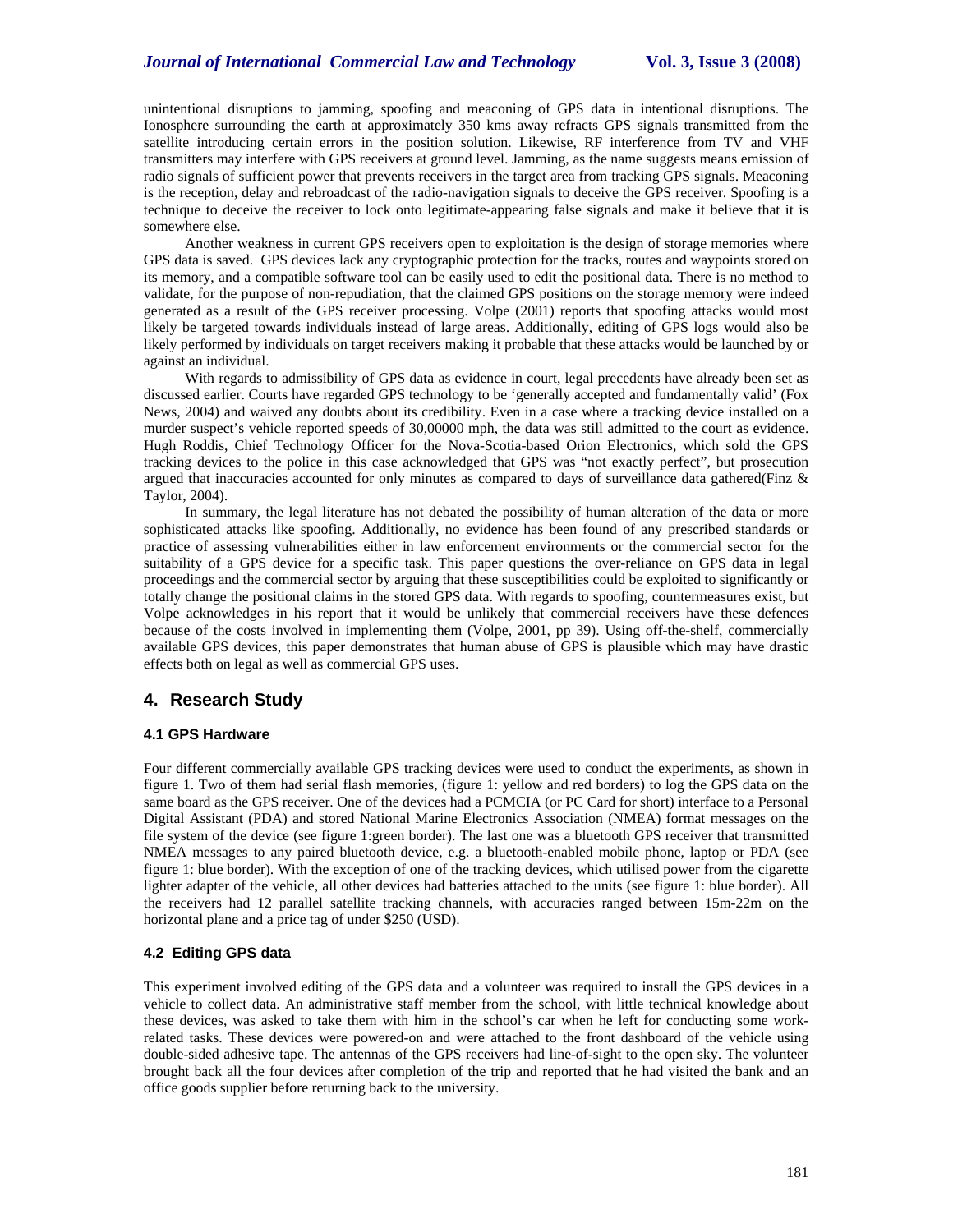#### *Scenario 1: NMEA messages output to the file system:*

Two of the GPS receivers generated NMEA output, which were connected to a mobile phone and PDA respectively. The NMEA output was stored as a text file on the file system of the mobile phone and the PDA. The NMEA format was primarily developed as an interface between marine electronic equipment therefore its contents are not intelligible to humans. However, there are software converters available that can easily convert between NMEA and various other data formats (for instance GPX, KML, Shapefile, CSV), which makes this data comprehensible to users. Using editors for these formats, the data variables including positions, speed and the times can be altered and then translated back to NMEA, and the same file can be overwritten with the edited contents. There is no method to verify that the contents of the NMEA file are produced as a result of the GPS receiver's processing.

The same technique was used to edit the contents of the NMEA files created as a result of the volunteer's trip. On the return leg of the vehicle, a fake stop-over was added, right in-front of a sports-bar (see figure 2). The data was edited to report that the vehicle was parked in this compound for 30 minutes before proceeding back to the university. When the volunteer was asked about these embarrassing situations, he rightly denied them, but did not have any answer how it may have occurred. This vulnerability was then explained to the volunteer. He was informed that the deception involved was not to vilify him but rather expose the issues.

#### *Scenario 2: Binary data stored on flash memory*

In this scenario, the tracking devices stored the GPS data in proprietary binary format on the flash memory, as shown in figure 3 without casings, which is harder to edit as compared to the previous receivers. These devices have a USB interface that connects them to a computer in order to extract the data (see figure 3: circled red). Both these devices come with software that is used to export data into different formats. The user interfaces provided only gave read-only access to the data on these tracking devices' flash memory (see figure 3: circled yellow).

Further investigation of these flash memory chipsets led to the fact that they were general purpose serial flash memory chips and have been used in a range of devices, including mobile-phones. The data-sheet specifications for them are widely available explaining how to write binary data onto them (Atmel, 2005). These flash memories are not secure, and do not have any measures to indicate if they have been tampered with. If a technically savvy person with basic electronics skills is able to understand the format that the manufacturer used to store GPS data, it is possible to reprogram the contents of the flash memory using the same USB interface that is used to download the data to a computer. Alternatively, as the tracking devices are commercially available,it is not hard to obtain an additional GPS receiver of the same specification and use it in a vehicle to create a desired route so that the flash memory has the required data. Then either a swap of the boards or a swap of the flash memory makes it possible to put different contents on the tracking device.

#### **4.3 Spoofing attacks**

Spoofing attack, as explained in the introduction section is a sophisticated attack on an individual GPS receiver where a transmitter is used, that sends signals very similar or identical to what GPS satellites would be transmitting. If transmitted at a slightly higher power than the actual satellite signals, it is possible that the GPS receiver would lock onto these signals and would eliminate the actual satellite signals as interference or noise while computing position solutions as shown in figure 4.

In order to test GPS receivers, various research facilities have access to GPS signal generators. These simulators generate RF (Radio-Frequency) signals for different conditions in order to test receiver algorithms' performance in situations involving interference, e.g. multi-path. These signal simulators can be used to conduct a spoof attack on receivers as they are capable of emulating the same PRN (pseudo-range number) of the existing satellites. A Spirent 6560 multi-channel GPS signal generator was used to generate a high-gain RF signal (see figure 5). This RF signal was outputted to a re-radiator antenna on the ceiling of one of the lab rooms (see figure 6). In order to mimic actual vehicular movement, logged NMEA data obtained by driving a car equipped with a GPS receiver was brought back to the lab, which was used to create a scenario in the signal simulator. This means that the output obtained from the re-radiator antenna would make a GPS receiver believe that it is in motion, and the GPS receiver's processed data can be used to verify that it acquired the spoofed signals showing that the GPS receiver followed the vehicle's track.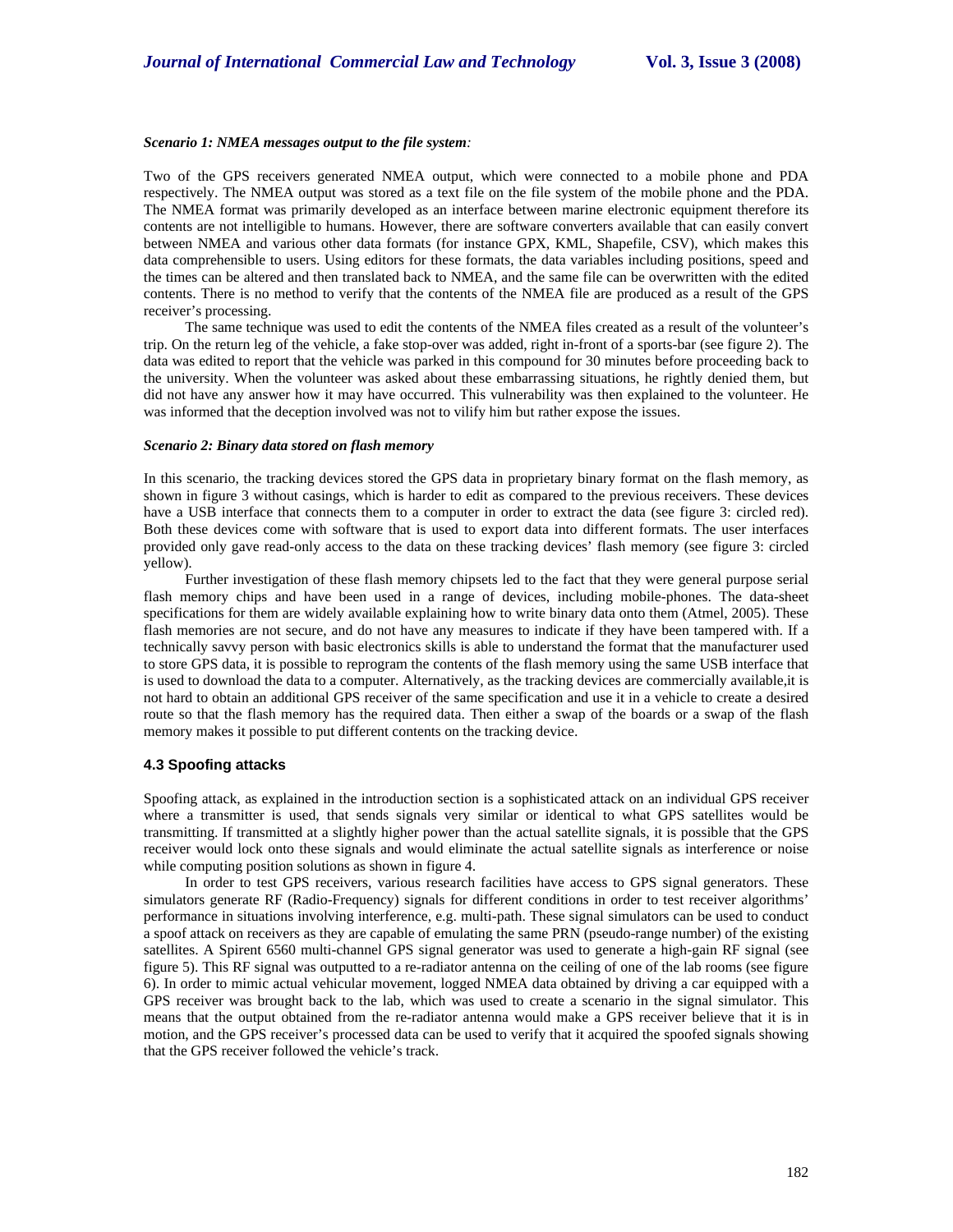With the exception of the tracking device that required power from the cigarette lighter, all 3 GPS receivers were placed beneath the re-radiator antenna. The scenario was then run on the simulator, which sent RF signal output of the satellite signals in such a way that it represented a vehicle's motion on the roads when processed on the receiver. All the three receivers processed the signals emitted from the signal generator and computed false positions, thus validating Volpe's inference about commercial receivers' inability to detect spoof attacks.

## **5. Discussion**

The exercise conducted verifies the hypothesis that it is possible to tweak the GPS data either by physically tampering with it, or by the use of more complicated spoofed signal attacks. Although it would require adequate technical knowledge to perform these hacks, the possibility cannot be ruled out. This research demonstrates that GPS data can be edited to portray a different scenario, which may be used to substantiate that a person was not going over the speed limit, or was at a friend's place at the time of a crime incident, or an employee for a courier company was busy with delivery of orders, whereas in reality a different event may have occurred. The cases and circumstances discussed in section 2 may act as the perfect motive tempting a person to tamper with the GPS devices in order to prove innocence or guilt.

Consider the *Garcia* case in the light of these exposed vulnerabilities. Garcia was under GPS surveillance on suspicion that he had intent to produce meth again. The tracking device was installed under the plastic bumper of his vehicle when it was parked on a public street. Had he known about the presence of the tracking device, he may have not travelled to the drugs laboratory site to raise further suspicion and avoid arrest. It is possible to imagine that he would have shielded the GPS antenna of the tracking device to prevent its operation. It can also be speculated that he would have sought technical assistance in cheating the GPS device by either physically editing the data on the tracking device or by conducting a spoof attack which would have resulted in the GPS device logging motion of the vehicle on roads of his choice resulting in the reversal of these suspicions and eventually misleading the police about his plans. Even if sophisticated tracking devices which transmit locational information in near real-time using the GSM network were used, a carefully planned spoof reporting locations within the same mobile cell would have circumvented precision tracking yielding fewer details. The same analogy can be applied to the other scenarios discussed, for instance, an employee who wants to avoid the employer knowing about a romantic rendezvous during working hours whose proof is in a GPS tracking device in the company car would make all possible attempts to erase or replace it even if it requires utilizing the exposed vulnerabilities. Additionally, financial liability matters, such as evasion of a speeding fine, may motivate a person to edit GPS data contents to prove that no offence occurred. Individuals may also not appreciate the idea of mobility-pricing of roads (insurance or a congestion charge) where a fee is applicable based on the distance covered and may rebel against it by trying to outwit the system by exploiting these weaknesses. This implies that cases where corroborative GPS evidence has been presented should be reviewed in the light of the issues highlighted here to avoid erroneous verdicts.

In order to harden GPS systems against these weaknesses, several countermeasures can be implemented both in terms of policy as well as technology development. With regards to policy, it is clear that GPS output which is not exclusively read-only, whether in the form of NMEA messages or any other standard or proprietary format, should not be admissible in court as evidence due to its high susceptibility to tamper. Tracking devices that store GPS logs in proprietary binary format on the same board as the GPS receiver, and provide read-only access, can still be edited with the correct know-how and tools, therefore expert advice should be sought when assessing these types of devices in court proceedings. One possible solution to this problem may be introducing cryptographic techniques to the storage process, where GPS logs are encrypted and digitally signed (Goldwasser, Micali, & Rivest, 1988) so that it can be verified that the data has been produced exclusively as a result of the GPS receiver processing and no other GPS receiver could produce those same results.

However, building in encryption and non-repudiation into the GPS hardware cannot prevent spoofing attacks. Several countermeasures against spoofing have been proposed in the literature (Volpe, 2001; Lagier, Craig, & Benshoof 2004). These include GPS receivers constantly measuring the received signal strength (RSS) of the satellite signals, and if significant difference beyond a certain threshold is found between the expected and observed signal strengths, the user can be alerted to a possible spoof attack. This countermeasure fails if a sophisticated attacker also monitors the RSS and transmits its signals within the threshold, but slightly higher than the observed RSS. This countermeasure also fails if the person who owns the GPS device is the one tampering with it. Other similar solutions include angle of arrival discrimination, amplitude discrimination, time of arrival discrimination, and cryptographic authentication (Volpe, 2001, pg 39). Military-grade GPS receivers work on encrypted signals known as the Precision Code or P-code. These signals work on top of the Coarse Acquisition (C/A) code available for civilian users and can be unscrambled only by US military GPS receivers providing greater accuracy and robustness. Considering the increased reliance of the civilian transport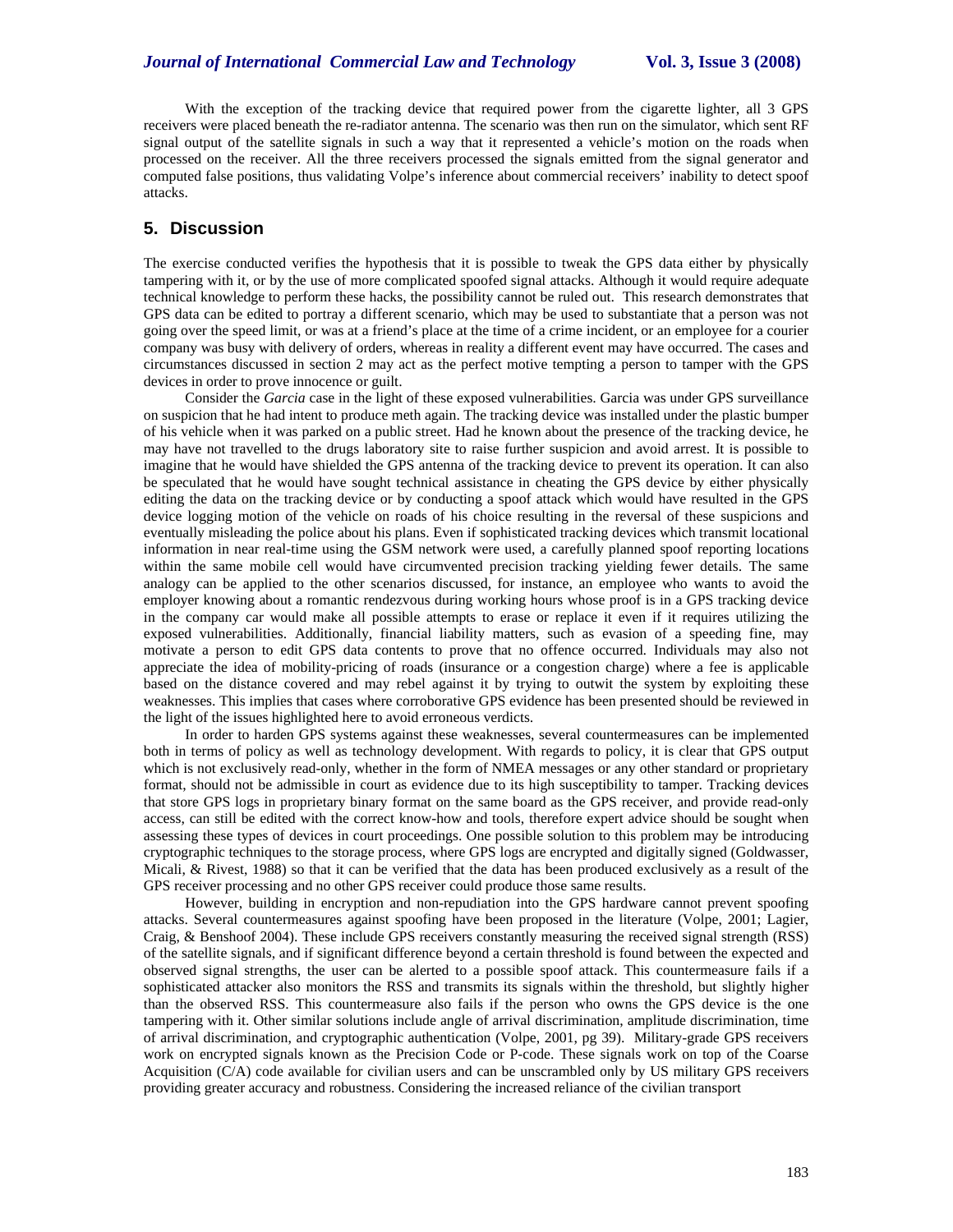infrastructure on GPS, there are suggestions to introduce signal authentication for civilian use too (Hein *et al.*, 2007) in order to mitigate spoofing attacks. However, it is unlikely that these hardware, software and infrastructure extensions would be available to civilian GPS receivers in the imminent future. For applications such as mobility-based charging, tamper-proof hardware can be installed that prevents the owner or user of a vehicle to hack the system. The GPS device can be augmented with other sensors, for instance accelerometers can be installed and the odometer output can be compared to the GPS velocity to verify if the vehicle is actually in motion.

# **6. Conclusion**

This paper addresses an important issue that has not been thoroughly examined before, the vulnerabilities of GPS systems and their implications in judicial reasoning and commercial settings. While GPS data has been used as an effective tool in generating suspects, deterring criminal activities, repressing behaviour, and improving response times, the exposed vulnerabilities question all these scenarios, by highlighting that the seriousness of these issues can be a motive for adversaries to exploit these susceptibilities to their favour. An innocent man may be convicted of a crime he never committed or a person who is the culprit in reality may get away by presenting forged GPS evidence. It is hoped that the results of this research would attract the attention of policy-makers, and rigorous ethical and legal safeguards should be implemented to protect the rights of the public from future abuse. The viewpoint that GPS is generally valid means that there is an implicit over-reliance on this technology, and the experiments conducted have proven that the over-dependence may prove disastrous.

## **Acknowledgement**

The authors wish to acknowledge the assistance provided by the 'Metadata Scholarship' from OMNILINK Pty. Ltd. for this research.

## **References**

- 1. ABC News, (2007a). GPS evidence clears British sailors of wrongdoing, Vice-Admiral says. Retrieved October 10, 2007, from http://www.abc.net.au/news/stories/2007/03/28/1884174.htm
- 2. ABC News, (2007b). Commonwealth appeals against green zone GPS ruling. Retrieved October 9, 2007, from http://www.abc.net.au/news/stories/2007/04/26/1906741.htm
- 3. Atmel (2005). 1 megabit 2.7 Volt only Data Flash AT45DB011B Data Sheet. Retrieved October 25, 2007, from, http://www.atmel-grenoble.com/dyn/resources/prod\_documents/doc1984.pdf
- 4. Dempster, A. (2005). How Vulnerable is GPS? *Position*, no 20, pp64-67.
- 5. Dornin, R. (2004). Judge allows GPS evidence in Peterson case. CNN.com. Retrieved October 5, 2007, from http://www.cnn.com/2004/LAW/02/17/peterson.trial/
- 6. Federal Communications Commission, Enhanced 911 E911 (2004). Retrieved October 15, 2007, from http://www.fcc.gov/911/enhanced/.
- 7. Federal Radionavigation Plan-FRnP (1999). Interagency GPS Executive Board, Washington, DC.
- 8. Finz, S. & Taylor, M. (2004). Peterson tracking device called flawed, Defense wants GPS evidence shut out of trial. San Francisco Chronicle. Retrieved October 4, 2007, from , http://www.sfgate.com/cgibin/article.cgi?file=/chronicle/archive/2004/02/12/BAG7P4V69B1.DTL
- 9. Fox News (2004). GPS Expert Testifies in Peterson Trial. Retrieved September 4, 2007, from, http://www.foxnews.com/story/0,2933,132197,00.html
- 10. Goldwasser, S., Micali, S., & Rivest, R.(1988). A Digital Signature Scheme Secure Against Adaptive Chosen-Message Attacks. SIAM J. Computing 17(2): 281-308.
- 11. Grush, B. (2005). Optimizing GNSS-Based Mobility Pricing for Road-Use, Parking, and PAYD Insurance. 4th European Traffic Congress. Salzburg, Austria.
- 12. Hein, G., Kneissl. F., Ávila-Rodríguez, J.A., Wallner, S. (2007). Authenticating GNSS: Proofs against Spoofs, Part 2. Inside GNSS, October 2007, pp 71-78. Retrieved October 20, 2007, from http://www.insidegnss.com/auto/SepOct07-wkngpapers-proof-spoof.pdf
- 13. Hytch, D. (2007). Service vendors target traffic-management deals. Computer Business Review Online. Retrieved July 25, 2007, from, http://www.computerbusinessreview.com/article\_news.asp?guid=E01E9184-2F51- 4B85-9577-D0A6C72AF895
- 14. Iqbal, M.U., & Lim, S. (2006). A privacy preserving GPS-based Pay-as-You-Drive insurance scheme. Symposium on GPS/GNSS (IGNSS2006). Surfers Paradise, Australia, 17-21 July, CD-ROM proceedings.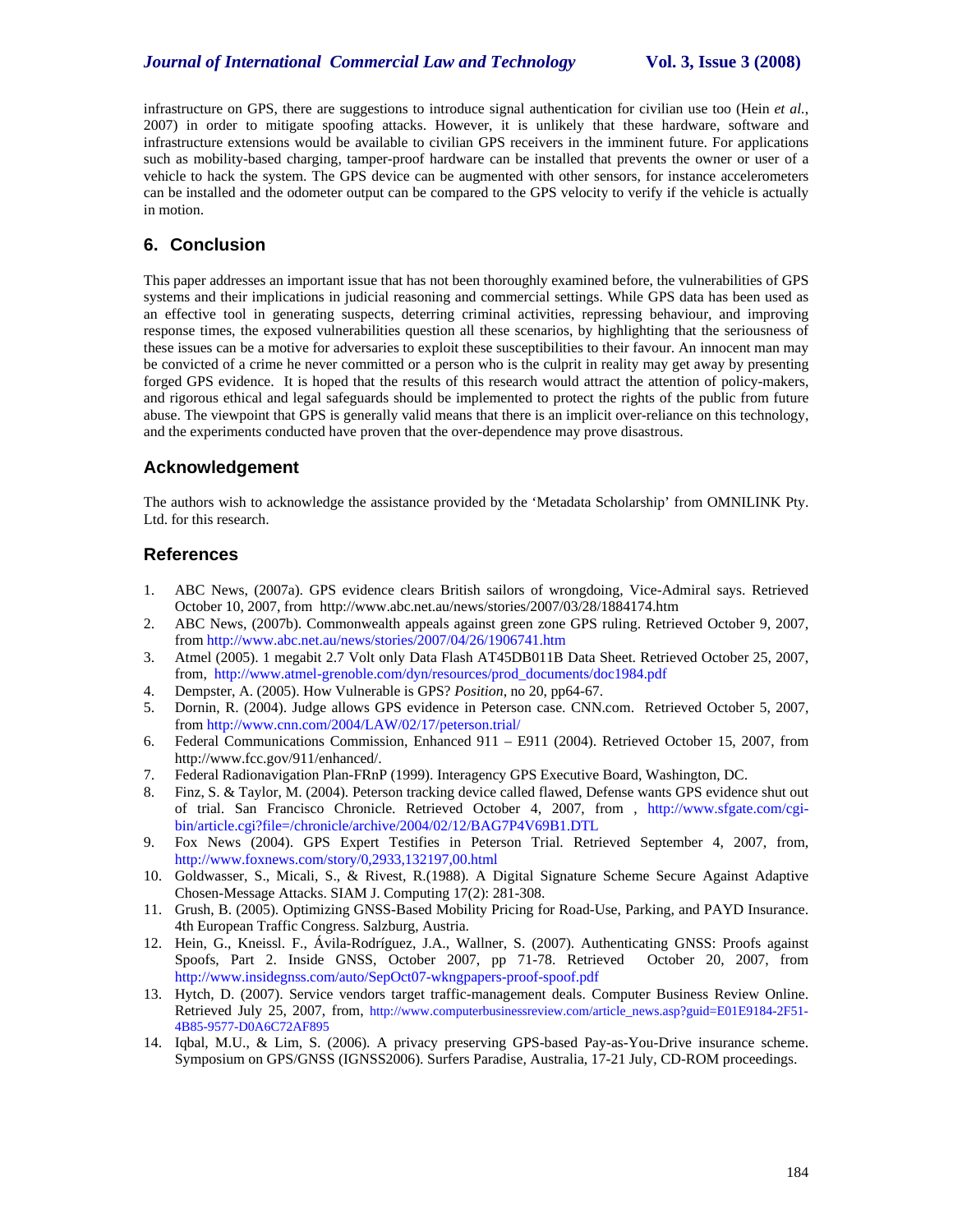- 15. Iqbal, M.U., & LIM, S. (2007). Privacy implications of automated GPS tracking and profiling. Second Workshop on Social Implications of National Security: From Dataveillance to Uberveillance, Wollongong, Australia, 29 October 2007.
- 16. Karni, A. (2007). GPS Concerns Taxi Drivers. The New York Sun. Retrieved February 12, 2007, from, http://www.nysun.com/article/46133
- 17. Kilman, J. & George, C. (Eds). (2000). The Constitution of the United States of America: Analyis and Interpretation.
- 18. Lagier, E., Craig, D., & Benshoof, P. (2004).JAMFEST A Cost Effective Solution to GPS Vulnerability Testing. Journal of Global Positioning Systems Vol. 3, No. 1-2: 40-44.
- 19. Litman, T. (2003). Distance-based Vehicle Insurance. Victoria Transport Policy Institute.
- 20. Litman, T. (2005). London Congestion Pricing Implications for Other Cities. Dice Report: Journal of Institutional Comparisons 3(3): pp. 17-21, Retrieved November 12, 2006, from, http://www.cesifogroup.de/portal/page?\_pageid=36,34692&\_dad=portal&\_schema=PORTAL.
- 21. Mohan, S. (2006). Technology: GPS Keeps Parolees on a Short, Smart Leash. Ziff Davis Media Inc. Retrieved September 12, 2007, from http://findarticles.com/p/articles/mi\_zdcis/is\_200609/
- 22. NRMA (2007). NRMA calls for car surveillance via GPS. Ninemsn Science and technology news, Retrieved July 10, 2007, from http://news.ninemsn.com.au/article.aspx?id=59964
- 23. Newschannel.com (2007). Parolees Monitored by GPS Tracking. Retrieved October 14, 2007, from http://www.newschannel9.com/onset?id=963605&template=article.html
- 24. Norwich Union (2007). Pay As You Drive Car Insurance, Retrieved June 5, 2007, from http://www.norwichunion.com/pay-as-you-drive/index.htm .
- 25. Questguard (2007). ActSoft Alcohol and Drug Monitoring. Retrieved October 23, 2007, from, http://questguard.com/ActSoft-Alcohol-and-Drug-Monitoring\_.html
- 26. United States v. Garcia (2007). 474 F.3d 994 (7th Cir. 2007)
- 27. United States v. Knotts (1983). 103 S. Ct. 1081, 1087.
- 28. Tripsense (2005). How TripSensor Works, retrieved January 11, from, https://tripsense.progressive.com/about.aspx?Page=HowDeviceWorks
- 29. Vidales, P., & Stajano, F. (2002). The Sentient Car: Context-Aware Automotive Telematics. Paper presented at the LBS-2002.
- 30. Volpe, J.A. (2001). Vulnerability Assessment of the Transportation Infrastructure Relying on the Global Positioning System. National Transportation Systems Center. Retrieved August 12, 2007, from, http://www.navcen.uscg.gov/archive/2001/Oct/FinalReport-v4.6.pdf
- 31. Wainright, R. (2007). Father and son stick to gins to prove radar wrong. Sydney Morning Herald, Retrieved July 5, 2007, from http://www.smh.com.au/news/national/father-and-son-stick-to-guns-to-prove-radarwrong/2007/03/11/1173548023012.html
- 32. Zhang, D., Wang, X.H., Hackbarth, K. (2003). OSGi Based Service Infrastructure for Context Aware Automotive Telematics, Paper presented at the IEEE Vehicular Technology Conference, Italy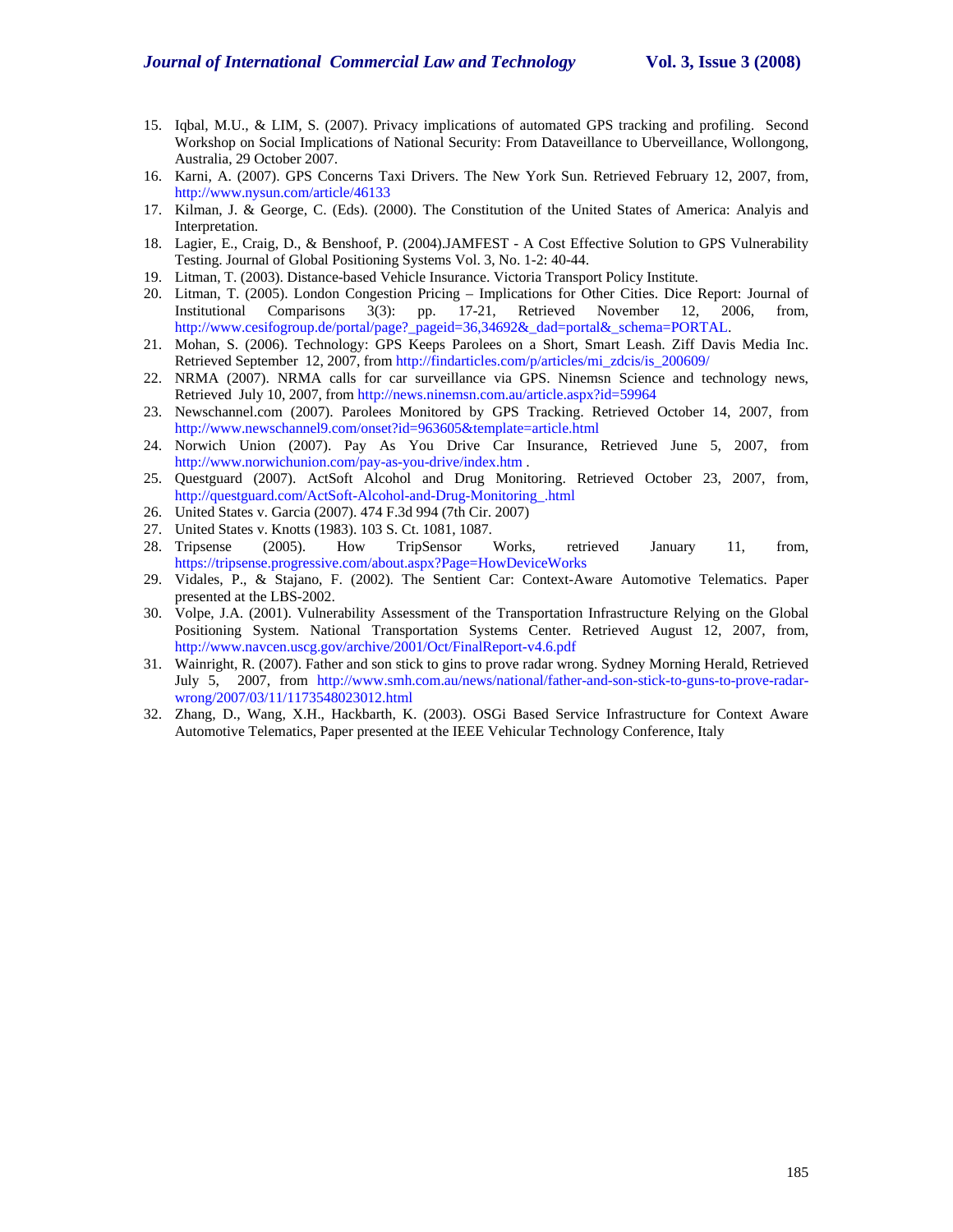# **Appendix**

Figure 1: GPS Receivers used for the experiments



Figure 2: Edited route